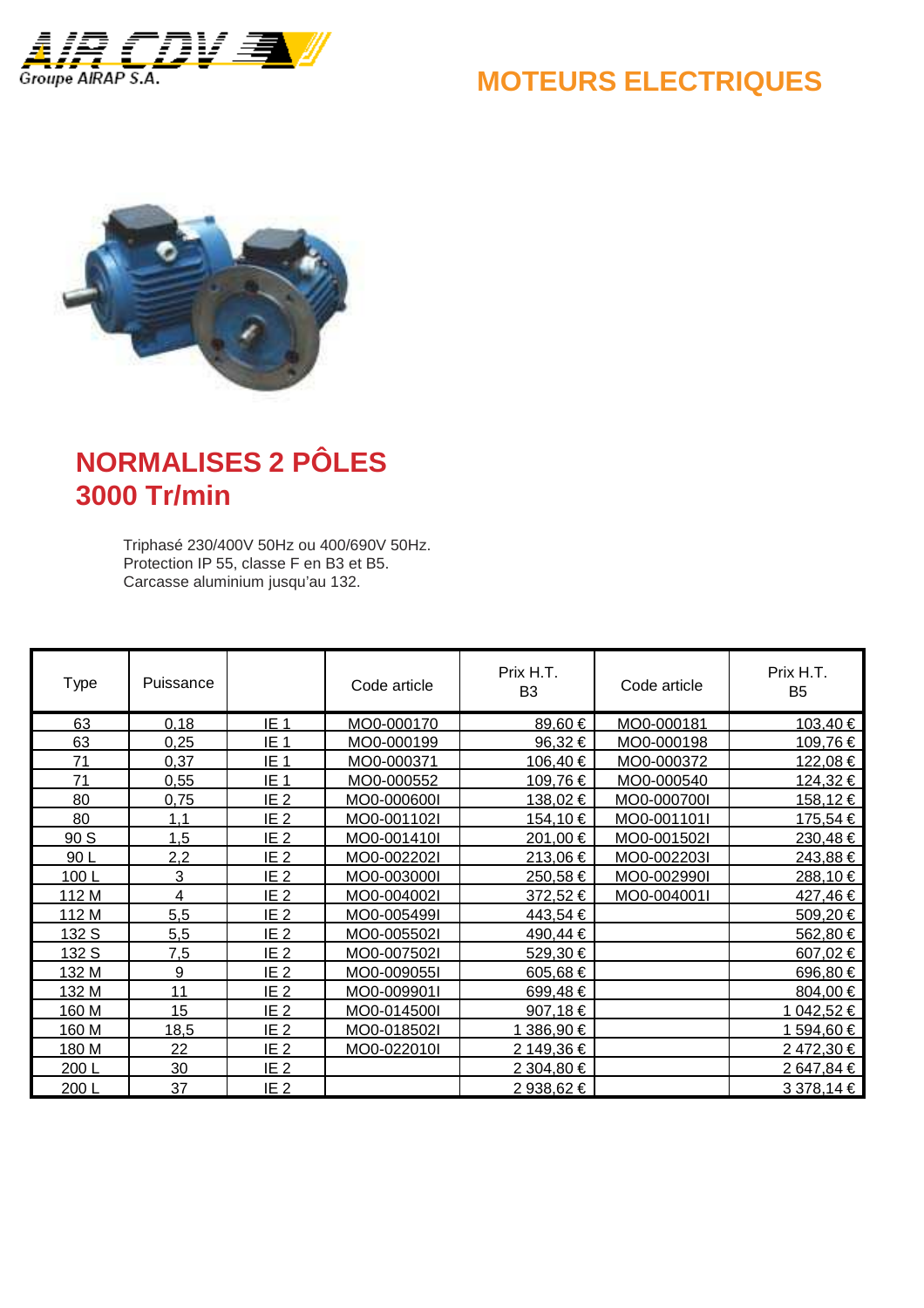

### **MOTEURS ELECTRIQUES**

## **NORMALISES 4 PÔLES 1500 Tr/min**

Triphasé 230/400V 50Hz ou 400/690V 50Hz. Protection IP 55, classe F en B3 et B5. Carcasse aluminium jusqu'au 132.

| Type  | Puissance |                 | Code article | Prix H.T.<br>B <sub>3</sub> | Code article | Prix H.T.<br>B <sub>5</sub> |
|-------|-----------|-----------------|--------------|-----------------------------|--------------|-----------------------------|
| 56    | 0.09      | IE <sub>1</sub> | MO0-000050   | 87,36€                      |              | 99,68 €                     |
| 63    | 0,12      | IE <sub>1</sub> | MO0-000121   | 91,84 €                     | MO0-000124   | $106,40 \in$                |
| 63    | 0,18      | IE <sub>1</sub> | MO0-000178   | 94,08€                      | MO0-000185   | 107,52 €                    |
| 71    | 0,25      | IE <sub>1</sub> | MO0-000254   | 100,80 €                    | MO0-000200   | 116,48 €                    |
| 71    | 0,37      | IE <sub>1</sub> | MO0-000374   | 108,64 €                    | MO0-000375   | 124,32 €                    |
| 80    | 0,55      | IE <sub>1</sub> | MO0-000554   | 115,36 €                    | MO0-000500   | 133,28 €                    |
| 80    | 0,75      | IE <sub>2</sub> | MO0-000754I  | 170,18€                     | MO0-000750I  | 195,64 €                    |
| 90 S  | 1.1       | IE <sub>2</sub> | MO0-001104I  | 191,62 €                    | MO0-001105I  | 219,76 €                    |
| 90L   | 1,5       | IE <sub>2</sub> | MO0-001504I  | 218,42€                     | MO0-001507l  | 250,58 €                    |
| 100L  | 2,2       | IE <sub>2</sub> | MO0-002204I  | 268,00 €                    | MO0-002241I  | 308,20 €                    |
| 100L  | 3         | IE <sub>2</sub> | MO0-003004I  | 313,56€                     | MO0-003005I  | $359,12 \in$                |
| 112L  | 4         | IE <sub>2</sub> | MO0-004004I  | 402,00 €                    | MO0-004005I  | 460,96 €                    |
| 132 S | 5,5       | IE <sub>2</sub> | MO0-005503I  | 384,58€                     | MO0-005516I  | 594,96 €                    |
| 132 M | 7,5       | IE <sub>2</sub> | MO0-007505I  | 624,44 €                    | MO0-007503I  | 718,24 €                    |
| 132 M | 9         | IE <sub>2</sub> | MO0-009050I  | 750,40 €                    |              | 862,96 €                    |
| 160 M | 11        | IE <sub>2</sub> | MO0-011003I  | 946,04 €                    | MO0-010900I  | $088,08 \in$                |
| 160L  | 15        | IE <sub>2</sub> | MO0-015004I  | 1 165,80 €                  |              | 338,66 €                    |
| 180 M | 18,5      | IE <sub>2</sub> | MO0-018504I  | 1464,62€                    |              | 1 684,38 €                  |
| 180L  | 22        | IE <sub>2</sub> | MO0-022004I  | 1 571,82 €                  |              | 1 806,32 €                  |
| 200L  | 30        | IE <sub>2</sub> | MO0-022100I  | 2 129,26 €                  |              | 2448,18€                    |
| 225 S | 37        | IE <sub>2</sub> | MO0-030050I  | 2 655,88 €                  |              | 3 052,52 €                  |
| 225 M | 45        | IE <sub>2</sub> | MO0-030070I  | 3 012,32 €                  |              | 3 465,24 €                  |
| 250 M | 55        | IE <sub>2</sub> |              | 4 001,24 €                  |              | 4 602,90 €                  |
| 250L  | 75        | IE <sub>2</sub> |              | 5433,70€                    |              | 6 248,42 €                  |

**ALIMENTATION**

W2 U2 V2

€

侢

L1 L2 L3

U1 V1 W1

 $\overline{\Phi}$ 





CONNEXION EN ETOILE CONNEXION EN TRIANGLE